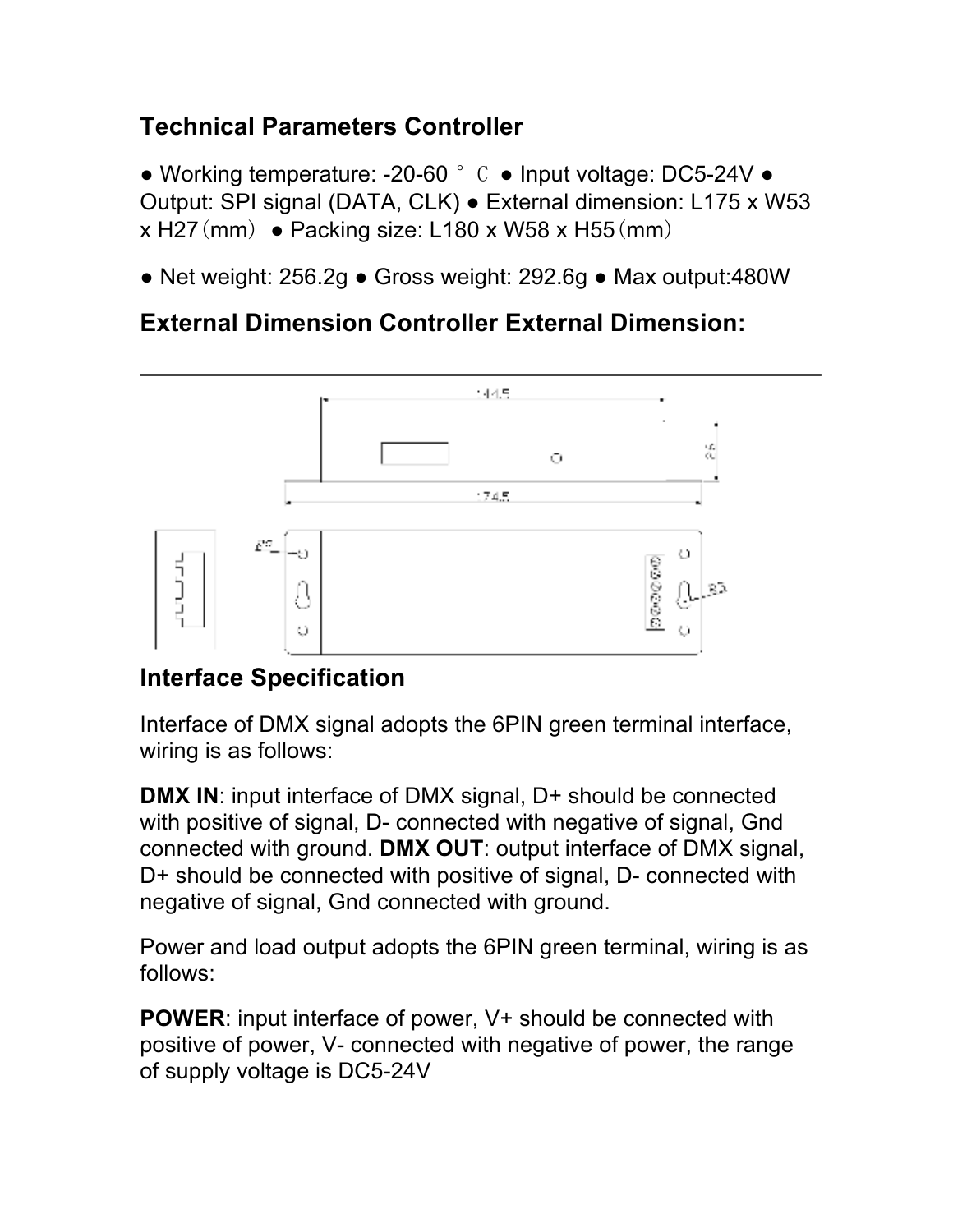**OUTPUT**: load output interface, V+ should be connected with the positive of light, GND connected with negative, DATA connected with data interface of light, CLK connected with clock interface of light.



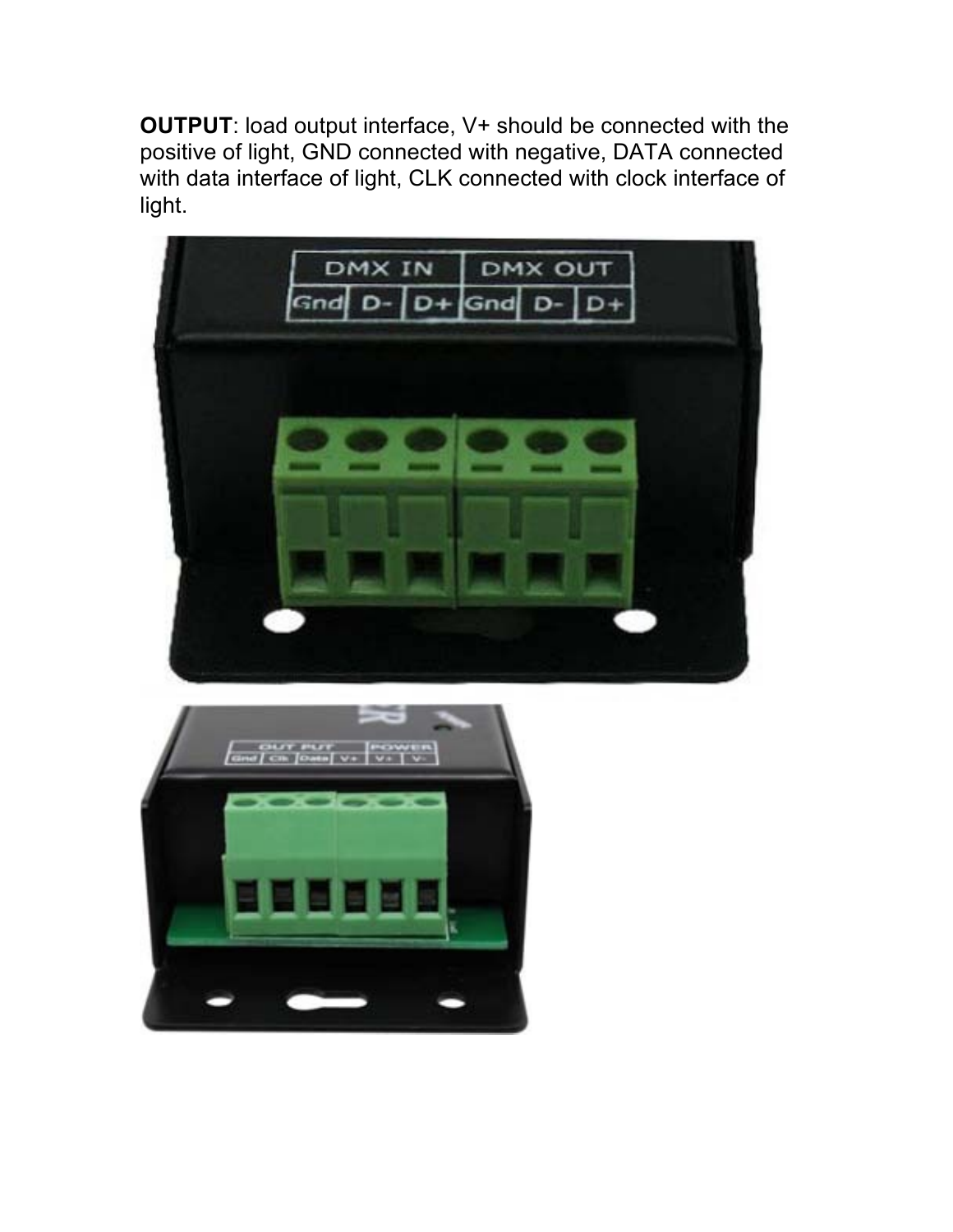# **Direction for use**

1. parameters settings of decoder You can modify the light type that decoder supports through the DIP switch. The decoder can support 10 kinds of strips in market. As follows:

| <b>Number</b>  | <b>Model</b>       | <b>Signal line</b> |
|----------------|--------------------|--------------------|
| 1              | <b>LPD680</b><br>3 | DATA, CLK          |
| $\overline{2}$ | <b>TM1803</b>      | <b>DATA</b>        |
| 3              | <b>TM1809</b>      | <b>DATA</b>        |
| 4              | TM1812             | <b>DATA</b>        |
| 5              | <b>UCS19</b><br>03 | <b>DATA</b>        |
| 6              | <b>WS281</b><br>1  | <b>DATA</b>        |
| $\overline{7}$ | <b>WS280</b>       | DATA.              |
|                | 1                  | <b>CLK</b>         |
| 8              | <b>TLS300</b><br>1 | <b>DATA</b>        |
| 9              | <b>TLS300</b><br>8 | <b>DATA</b>        |
| 10             | P9813              | DATA, CLK          |

If there are 2 signal lines, then you need to connect the ground wire, clock line, data line with GND、CLK, DATA.

Remark: if the V+ voltage of strip is the same with controller input voltage, then it can directly connect with the controller V+; if not, you need to connect another power supply.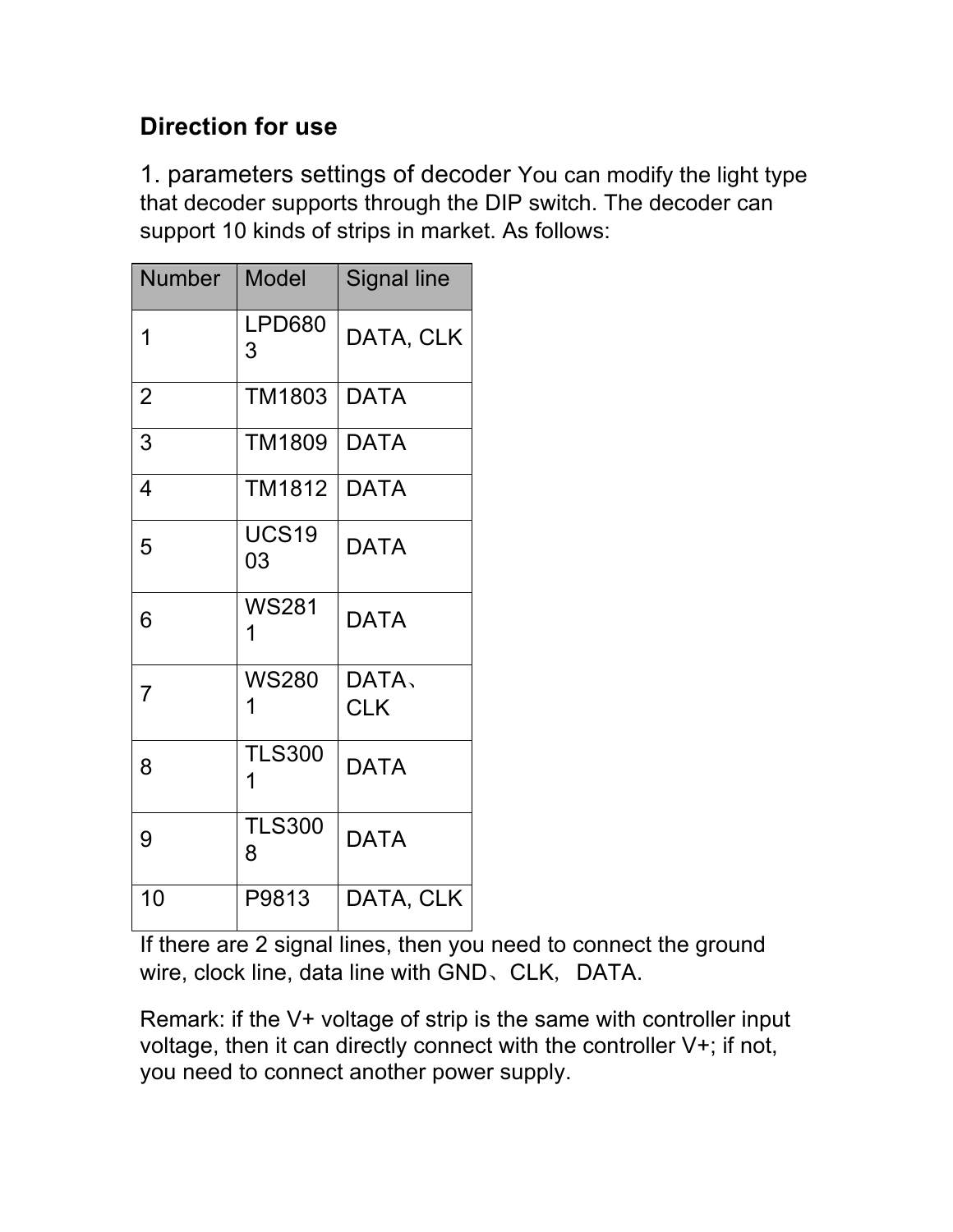Since the specifications of light in the market are different, the sequence of RGB may be different, the sequence of some lights is RGB, some sequence is RBG, GRB and so on, so the DIP switch provides modification of RGB sequence.

DIP switch is shown as below:

IC type: selection of light type. The accumulation of first four DIP is 1\*1+2\*0+4\*0+8\*0=1, lookup the table, you can find it is LPD6803. LED Sequence: selection of RGB sequence. DIP 5 above is pressed, it indicates that the color sequence of light is RGB.

Remark: if the accumulation of IC type is more than 10, such as 12, 14, the default is 10, that is P9813; when LED sequence, there are two or more DIP are press, such as 5, 7, 9 are pressed simultaneously, default it will take the largest value 9, that is BRG.

2. Indicator description: the signal lights up indicates that it detectes button is pressed, the signal is off indicates there is not button pressed. 3. Buttons can only be used when the controller is not connected with DMX signal, when controller is connected with DMX console, the mode of console is priority, and the buttons will not have any effect.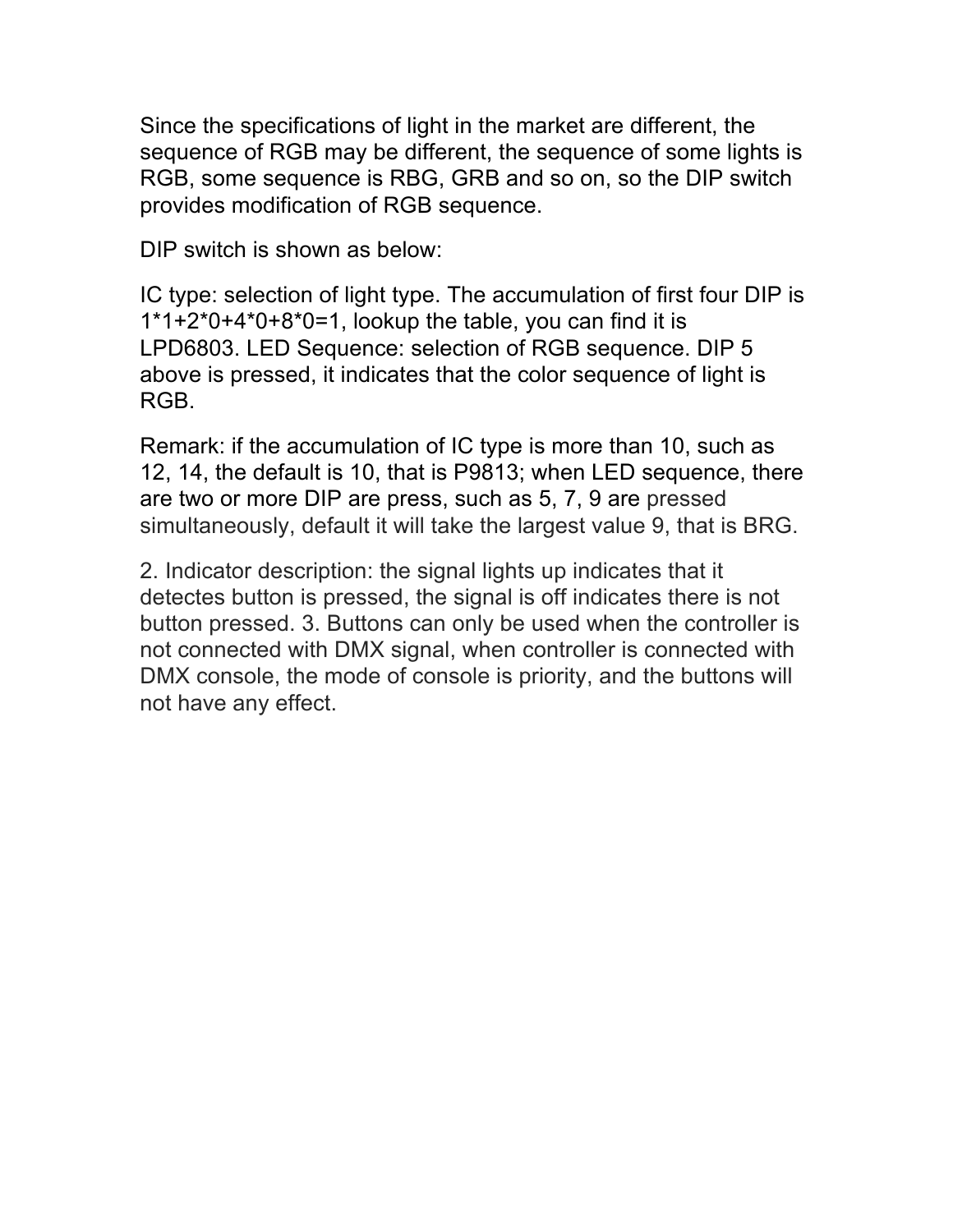# **Mode changes are as the following table:**

|                                                                         | IC Type<br>001 | Led Sequence     |
|-------------------------------------------------------------------------|----------------|------------------|
| 0<br>ţ<br>8<br>910<br>$\overline{2}$<br>3<br>5<br>6<br>7<br>1<br>4<br>1 |                |                  |
| Mode                                                                    |                | Mode instruction |
| 1                                                                       |                | Static red       |
| $\overline{2}$                                                          |                | Static green     |

| 3              | Static blue                                                 |
|----------------|-------------------------------------------------------------|
| $\overline{4}$ | Static yellow                                               |
| 5              | Static purple                                               |
| 6              | Static cyan                                                 |
| $\overline{7}$ | <b>Static white</b>                                         |
| 8              | Red horse race to right                                     |
| 9              | Green horse race to right                                   |
| 10             | Blue horse race to right                                    |
| 11             | Three base color stroboflash                                |
| 12             | Seven-color stroboflash                                     |
| 13             | Three base color jumpy change                               |
| 14             | Seven-color jumpy change                                    |
| 15             | Three mixing color three color wave by wave running forward |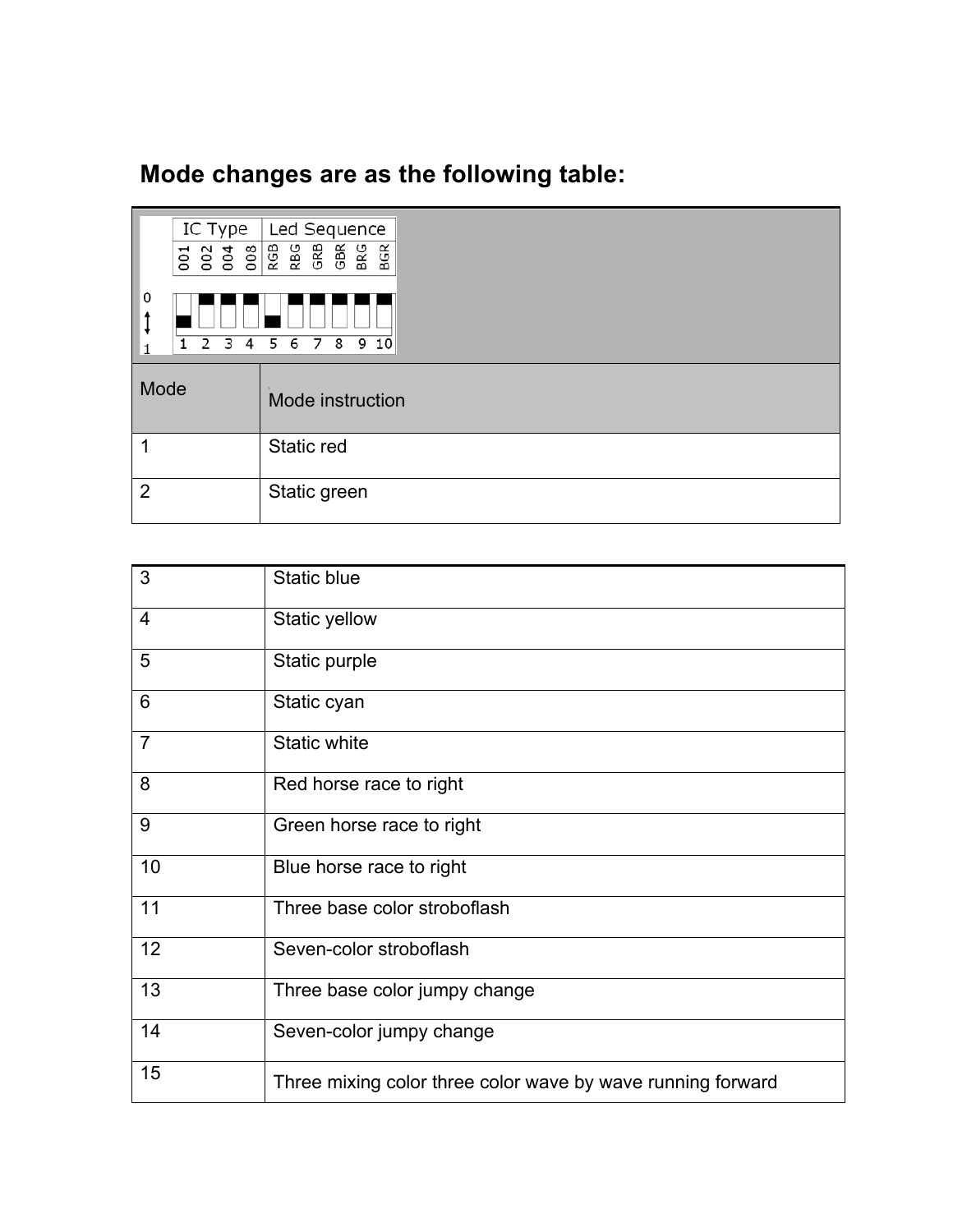|    | direction                                          |
|----|----------------------------------------------------|
| 16 | Seven-color wave forward direction                 |
| 17 | Red trail forward direction                        |
| 18 | Red trail backward direction                       |
| 19 | Green trail forward direction                      |
| 20 | Green trail backward direction                     |
| 21 | Blue trail forward direction                       |
| 22 | Blue trail backward direction                      |
| 23 | Seven-color running trail backward direction       |
| 24 | Seven-color running trail forward direction        |
| 25 | Change color purple-red-purple forward direction   |
| 26 | Change color yellow-green-yellow forward direction |
| 27 | Change color cyan-green-cyan forward direction     |
| 28 | Change color purple-blue-purple forward direction  |
| 29 | Change color cyan-blue-cyan forward direction      |
| 30 | Change color white-red-white forward direction     |
| 31 | Change color yellow-red-yellow forward direction   |
| 32 | Change color red-yellow-red                        |
| 33 | Change color green-cyan-green                      |
| 34 | Change color blue-purple-blue                      |
| 35 | Automatically play 8~34                            |